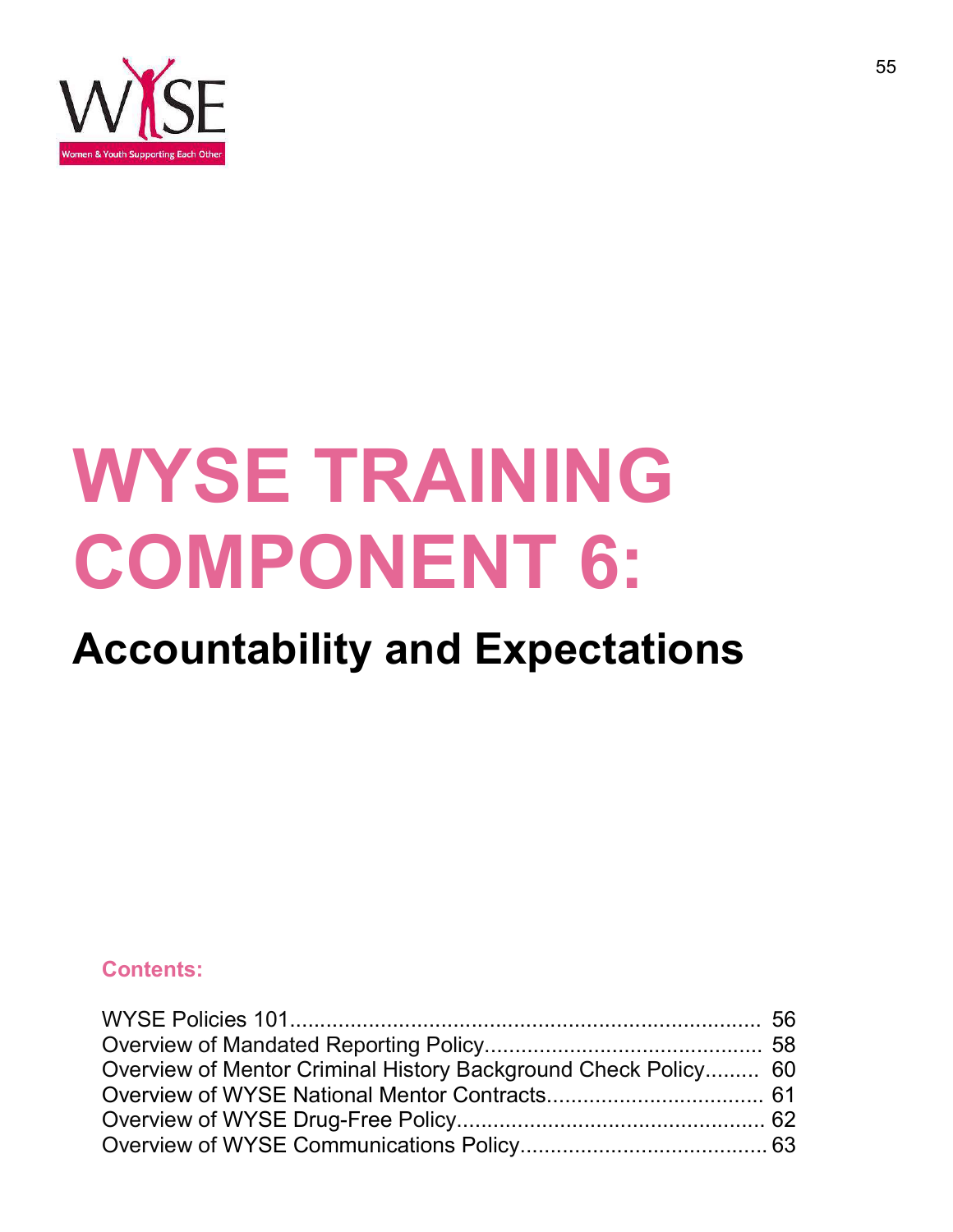

#### WYSE Policies 101

Mentor Training Component: 6. Accountability and Expectations

#### WYSE Policies 101

Access the WYSE Policies on the Directors Portal: www.WYSE.org/directors-portal password: "wyse"

|        | <b>POLICY</b>                                                              | <b>DESCRIPTION</b>                                                                                                                                                                                                     |
|--------|----------------------------------------------------------------------------|------------------------------------------------------------------------------------------------------------------------------------------------------------------------------------------------------------------------|
| MENTOR | <b>WYSE Criminal History</b><br><b>Background Check Policy</b><br>and FAQs | All WYSE mentors are required to undergo a<br>criminal history background check to abide by<br>WYSE policies in place to protect both the<br>organization and the communities we serve.                                |
|        | <b>WYSE Reporting Policy</b>                                               | Outlines what a WYSE mentor or director<br>should do in the case of a potentially<br>dangerous and legally damaging situations<br>that could be detrimental to our mentors,<br>mentees, and the national organization. |
|        | <b>WYSE National Mentor</b><br><b>Contract</b>                             | Required submission by every WYSE mentor<br>starting in fall 2019. Describes the roles and<br>responsibilities of a WYSE mentor.                                                                                       |
|        | <b>Sample: WYSE Mentor</b><br><b>Absence Policy</b>                        | Some branches may find it useful to customize<br>and add this absence policy to the WYSE<br><b>National Mentor Contract.</b>                                                                                           |

٦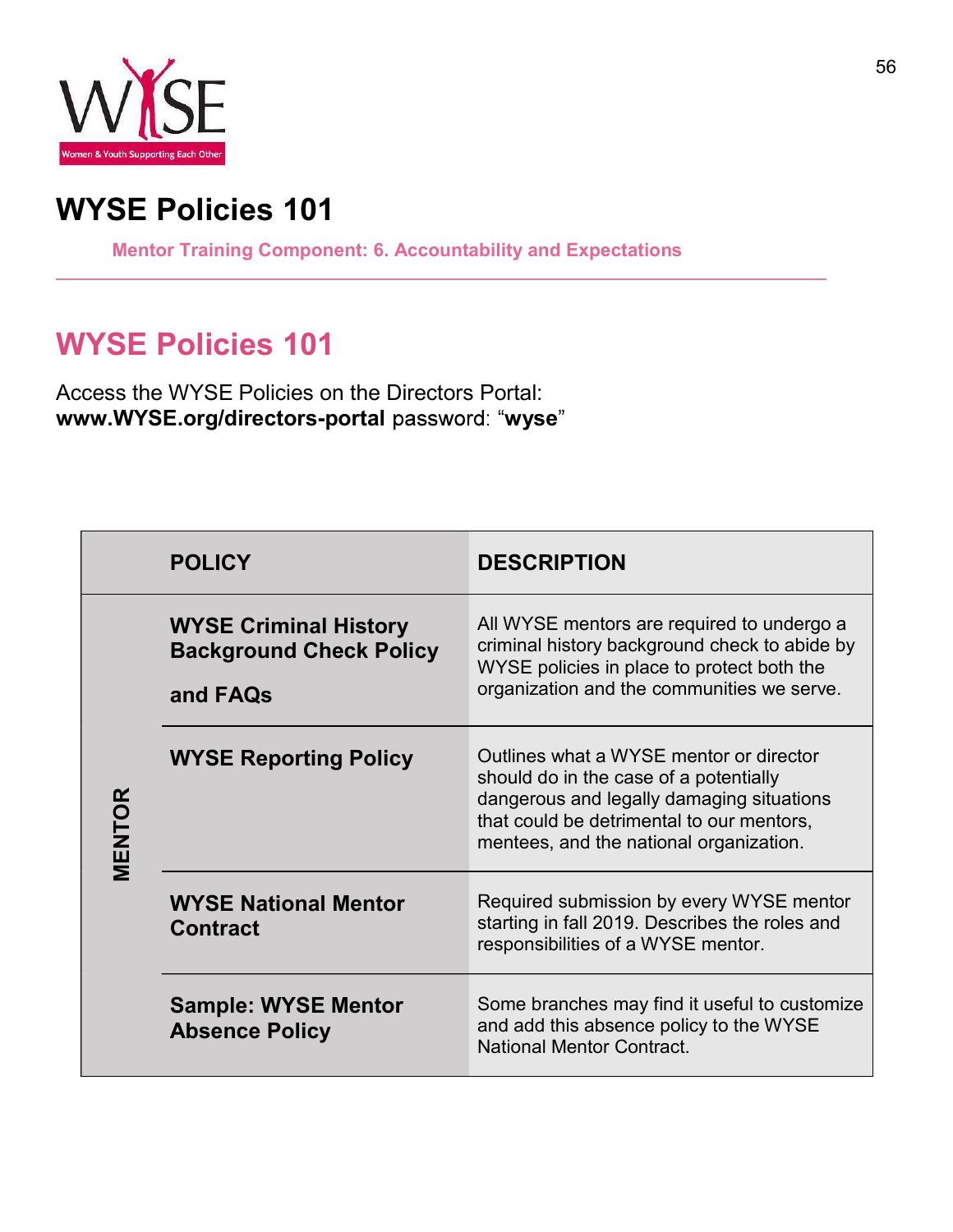

|               | <b>POLICY</b>                                                                       | <b>DESCRIPTION</b>                                                                                                                                                                                                                                                                                                                                   |
|---------------|-------------------------------------------------------------------------------------|------------------------------------------------------------------------------------------------------------------------------------------------------------------------------------------------------------------------------------------------------------------------------------------------------------------------------------------------------|
|               | <b>WYSE Mentee General</b><br><b>Permission Slip</b>                                | Required submission by every WYSE mentee.                                                                                                                                                                                                                                                                                                            |
| MENTEE        | <b>WYSE Field Trip</b><br><b>Permission Slip</b>                                    | Every group field trip and individual mentor/<br>mentee outing must occurs with the full consent<br>of parents/guardians. The WYSE Branch will<br>collect and retain signed permission slips and<br>transportation permission slips when<br>appropriate (including whenever required<br>pursuant to applicable law or School or WYSE<br>guidelines). |
| <b>BRANCH</b> | <b>Roles &amp; Responsibilities</b><br>of WYSE Board and<br><b>Branch Directors</b> | A comprehensive document outlining the<br>commitments to be upheld by the WYSE<br>National Board of Directors and each branch<br>Director Team.                                                                                                                                                                                                      |
|               | <b>WYSE National Norms</b>                                                          | Describes the 10 National Norms that uphold<br>the integrity of WYSE's national organization,<br>brand, mission, and core operating principles.                                                                                                                                                                                                      |
|               | <b>Memorandum of</b><br><b>Understanding (MOU):</b><br><b>WYSE - Middle School</b>  | Outlines the roles and responsibilities of WYSE<br>National and the WYSE Branch as relating to<br>the relationship with the middle school and<br>mentees.                                                                                                                                                                                            |
|               | <b>Memorandum of</b><br><b>Understanding (MOU):</b><br><b>WYSE - University</b>     | Outlines the roles and responsibilities of WYSE<br>National and the WYSE Branch as relating to<br>the relationship with the university and mentors.                                                                                                                                                                                                  |
|               | <b>Sample: WYSE Branch</b><br><b>Constitution</b>                                   | Some branches may find it useful to have a<br>Branch Constitution that further outlines the<br>roles and responsibilities at their branch.                                                                                                                                                                                                           |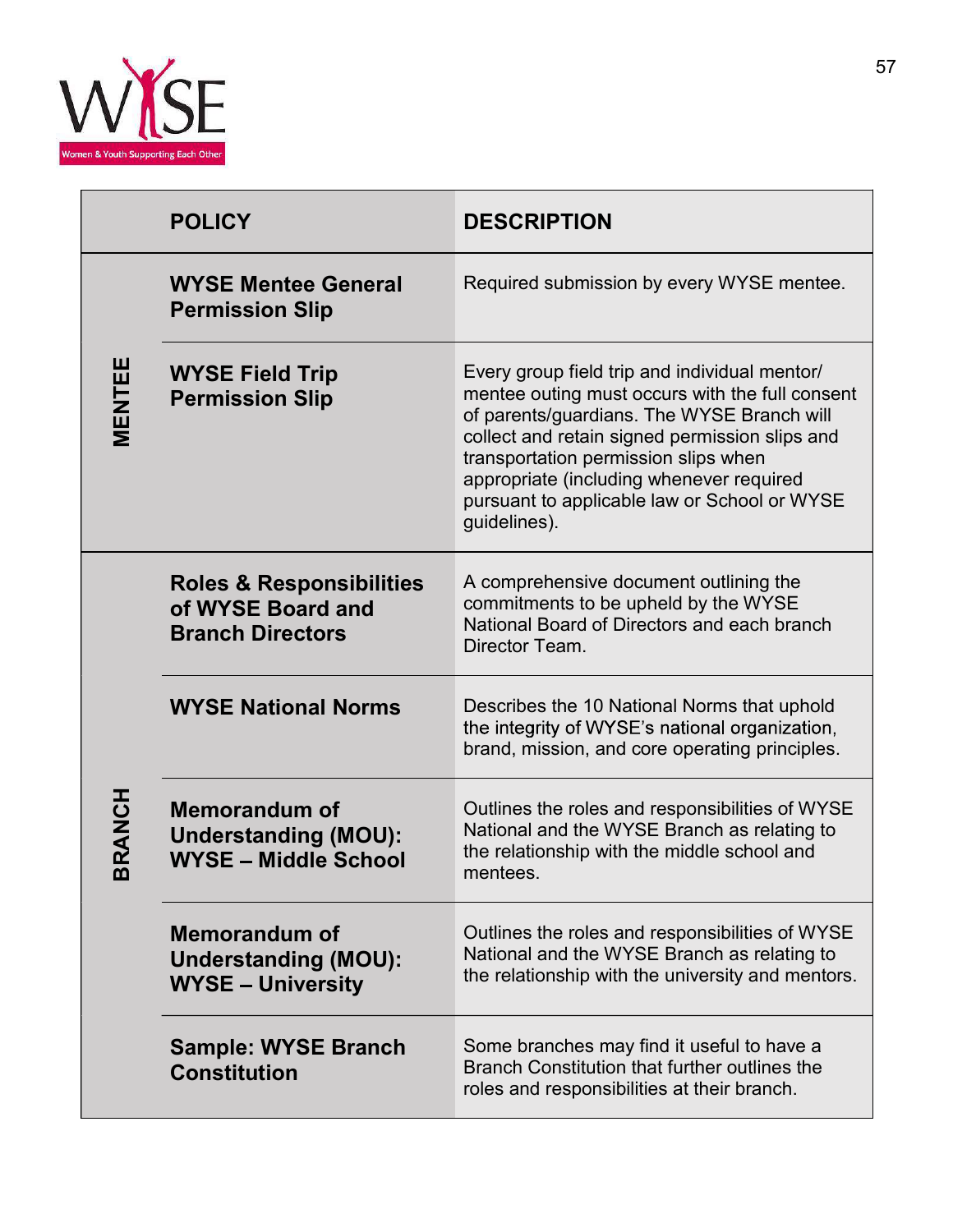

## Overview of Mandated Reporting Policy

Mentor Training Component: 6. Accountability and Expectations

#### The full text of the WYSE Mandated Reporting Policy can be found on the Directors Portal: www.WYSE.org/directors-portal password: "wyse"

While in certain states WYSE operates, mentors may not be legally what is termed a "mandated reporter" of child abuse, sexual abuse, and/or neglect, WYSE advises all adults - in any capacity - to make a report if t.

If a mentee is or indicates that they are suicidal, homicidal, or in danger of bodily harm, or if she expresses concern or evidence regarding physical or sexual abuse or neglect, the mentor MUST immediately notify the WYSE Board by calling Anna Shaw-Amoah, 908-391-8986, and sending a completed reporting form in an email message to info@wyse.org, with a subject line of "Reporting Policy Compliance" within 24 hours of incidence.

The WYSE Mentor's Role

- It is key to emphasize "confidentiality" from the beginning of the WYSE mentor's mentoring relationship,  $\bullet$ however that confidentiality does not extend to harm of oneself, another person, or disclosure of someone harming them.
- Let your mentee know that if you find out she has been, is being, or fears being hurt, you will have to  $\bullet$ tell someone because you care about her (this goes for siblings too). Then, if you tell her you need to make a report, she will not be as surprised or feel that trust has been violated.
- If your mentee is "removed" from her home, try to stay in touch and be a consistent part of her life  $\bullet$ through trauma.
- Remember to get the support you need whether it's for self-care, or needed from your branch directors or the National Board.

The WYSE Board's Role

- As college student volunteers, each mentor's role is NOT to handle legal matters regarding abuse and  $\bullet$ neglect of mentee minors, but to be a support system and friend to female youth. The WYSE Board will flag each incident and keep active watch to monitor the situation.
- The WYSE Board also seeks to legally protect the mentor and will do so if the mentor follows the  $\bullet$ procedures in this Policy. In order for this insurance to benefit the mentor, the WYSE Board must be alerted to the situation.
- The WYSE Board is committed to responding to the WYSE branch within 24 hours of notification and will provide instructions on next steps.

Definitions of Child Abuse and Neglect

- Watch a short video from the Centers from Disease Control (CDC) on the definition of child abuse and neglect. https://www.youtube.com/watch?v=6kcKX2In0B0
- State definitions of child abuse and neglect vary. View your state's resources linked in the WYSE Reporting Policy, accessed at https://www.WYSE.org/Director-Login with the password "wyse".

How to Make a Report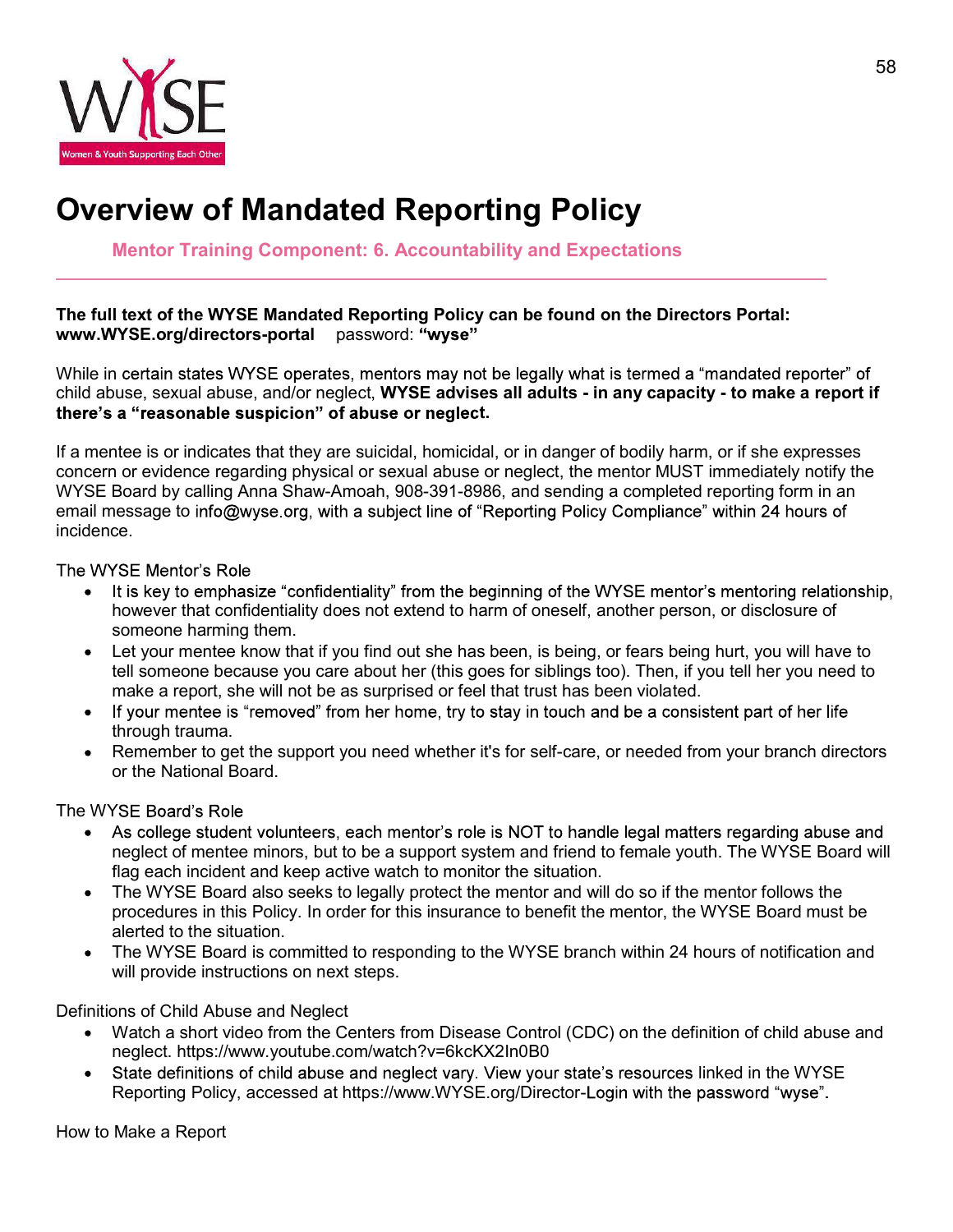

- The WYSE Abuse Reporting Form must be completed by the mentor or branch director and submitted to the WYSE Board within 24 hours of reasonable suspicion that a mentee is experiencing abuse.
- Access the WYSE Abuse Reporting Form at https://www.WYSE.org/Director-Login with the password "wyse"
- Important information to collect for a written report include:
	- Child's name, address, present location, school/grade/class
	- $\circ$  Names, addresses and phone numbers of child's parents/quardians
	- $\circ$  Contact Information of potential offender / abuser
- The WYSE Board will respond within 24 hours via email or phone with additional instructions and  $\bullet$ guidance.

What Happens When a Report Is Made

- The WYSE Board will respond to the mentor who made the report within 24 hours via email or phone with additional instructions and guidance.
- The WYSE Board will complete a report and file it with the appropriate State agency within 24 hours.
- In some cases, the State agency may require the mentor to be interviewed or make contact with them  $\bullet$ directly.
- If the child abuse and neglect is suspected to be by any WYSE program representative or volunteer, the alleged abuser will be investigated by the WYSE Board and immediately restricted from contact with youth. In the case of suspicion of a mentor, the parent/quardian of the mentee will be immediately informed of the suspicion.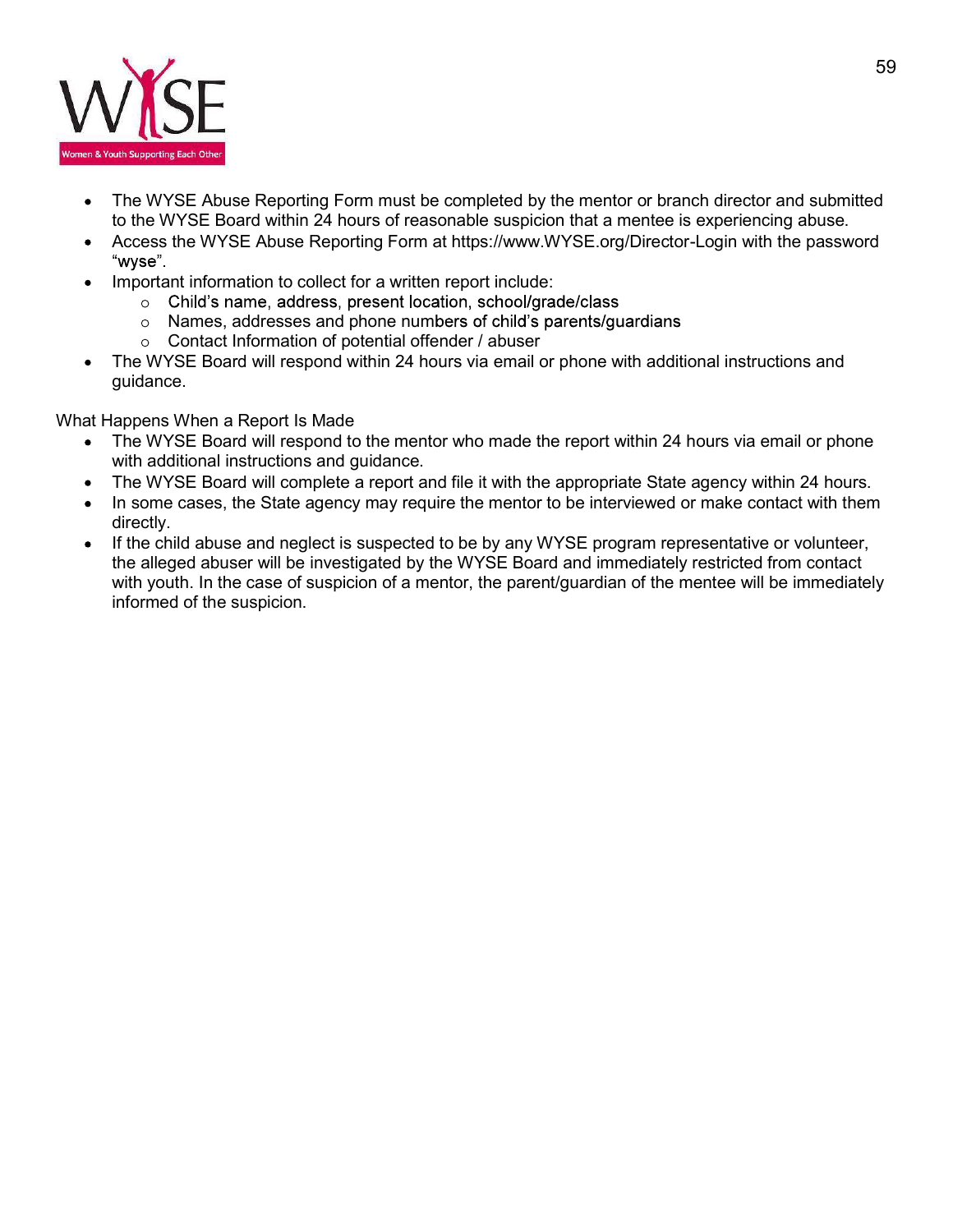

## Overview of Mentor Criminal History Background Check **Policy**

Mentor Training Component: 6. Accountability and Expectations

The full text of the WYSE Mentor Criminal History Background Check Policy and FAQs can be found on the Directors Portal: www.WYSE.org/directors-portal password: "wyse"

Background checks for WYSE mentors are MANDATORY and need to be completed before the mentor attends their first session or has contact with a WYSE mentee.

Results must be submitted to the Board by Oct. 30. Mentors who join WYSE after sessions begin must immediately obtain a background check.

If you are a returning mentor and have NOT had a lapse of WYSE service for more than 6 months, you do not need to complete a new background check. Complete the relevant section on the last page of the WYSE Mentor Contract to certify that you have not been convicted of any criminal activity since your last criminal history background check submitted to WYSE.

Background check results and identifying mentor information must be treated securely. WYSE recommends saving secure information in encrypted file formats on phones or computers prior to upload and deleting files after use. Mentor contracts (and background check results, unless otherwise fulfilled) must be submitted via the WYSE Data Submission Tool at https://tinyurl.com/WYSEDataSubmission.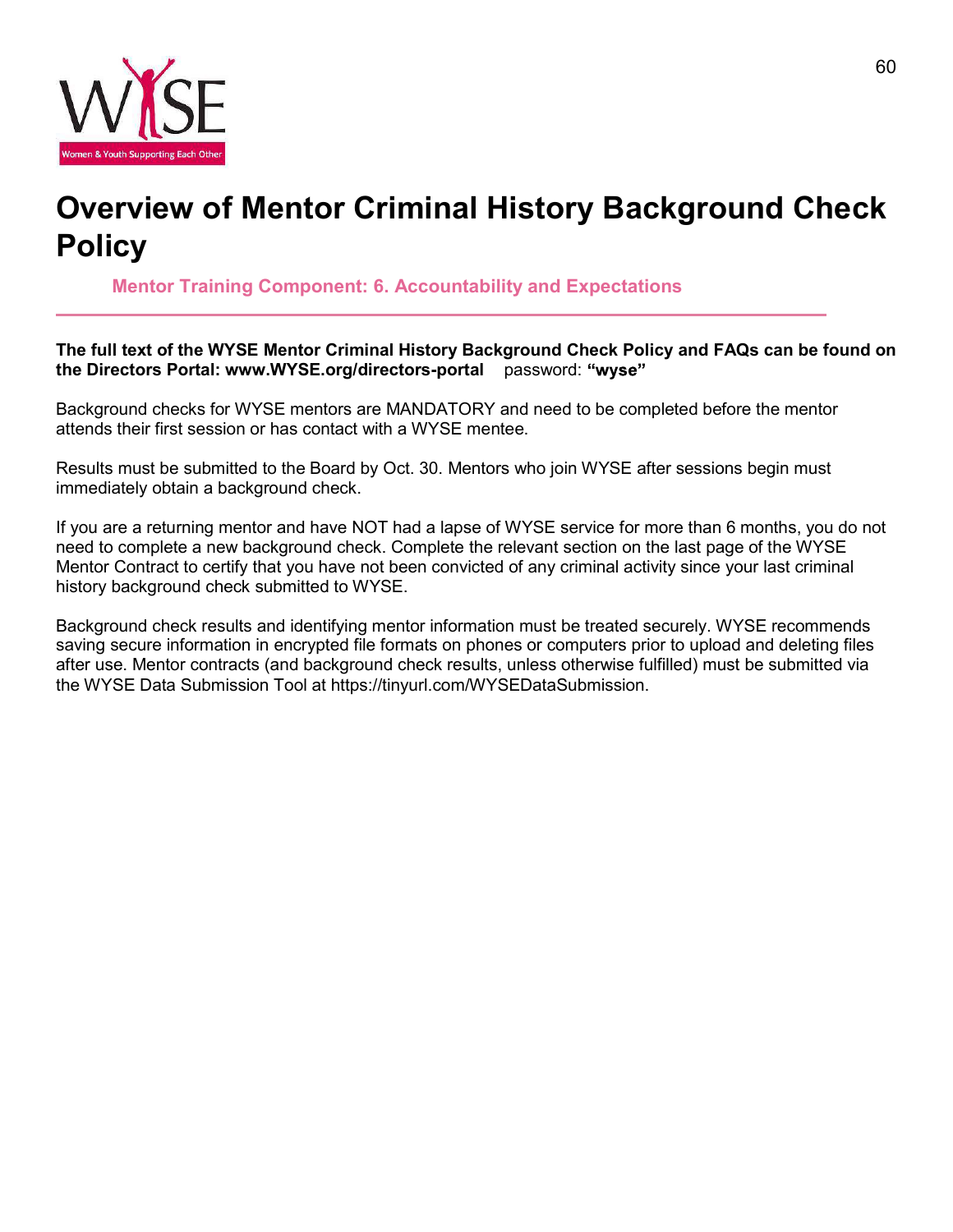

## Overview of WYSE National Mentor Contracts

Mentor Training Component: 6. Accountability and Expectations

#### The full text of the WYSE National Mentor Contract can be found on the Directors Portal: www.WYSE.org/directors-portal password: "wyse"

National Mentor Contracts for WYSE mentors are MANDATORY starting in 2019-20.

Mentor Contracts include the following elements:

- Agreement of volunteer status
- Notice of background check
- Notice of drug-free policy
- Training, Handbook, and Branch Mentor Contract
- Insurance disclaimer, emergency care
- Confidentiality
- Mandatory reporting
- Release  $\bullet$
- Data security and use  $\bullet$
- Entire agreement, severability, and eligibility to volunteer  $\bullet$

Mentor contracts (and background check results, unless otherwise fulfilled) must be submitted via the WYSE Data Submission Tool at https://tinyurl.com/WYSEDataSubmission.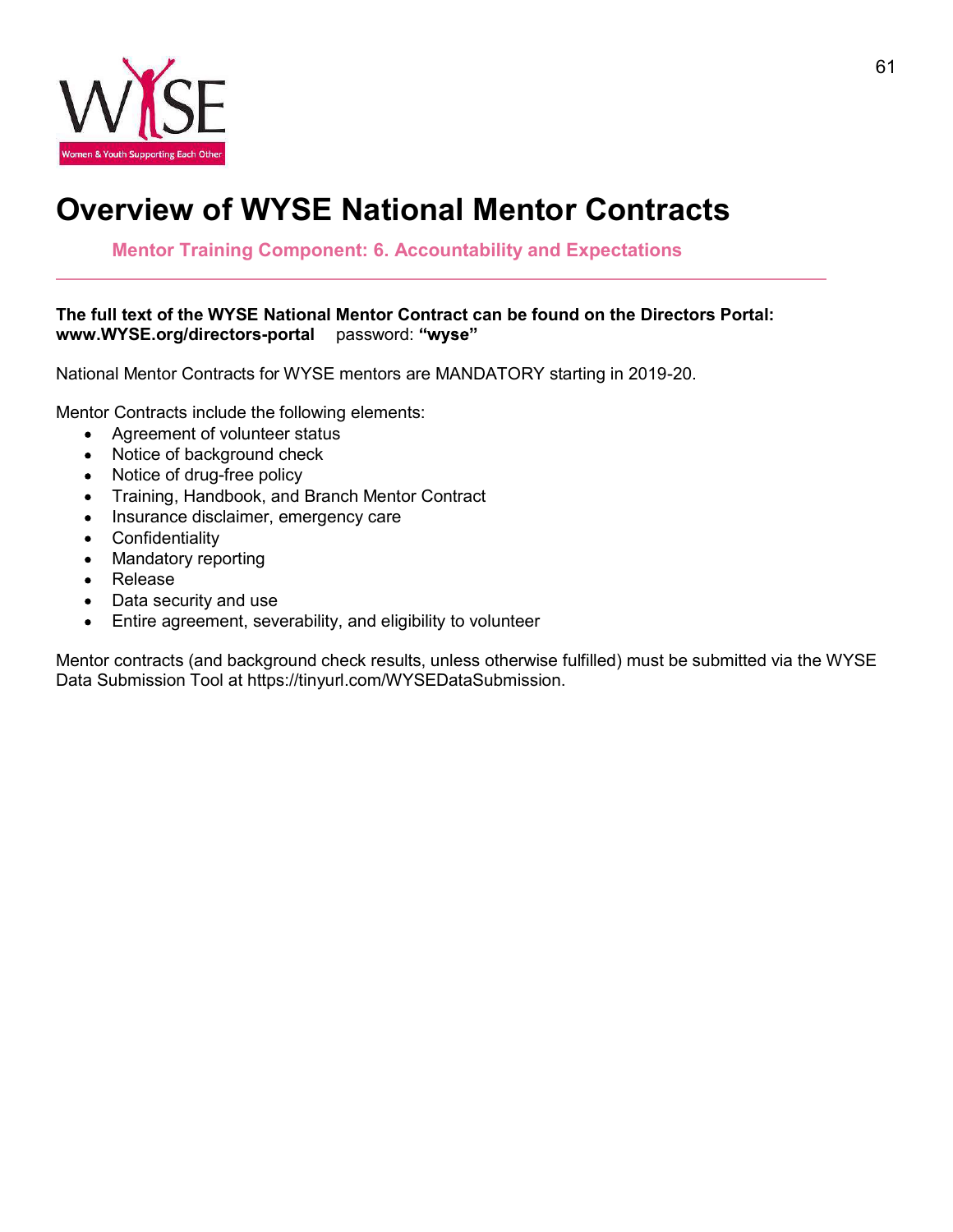

## Overview of WYSE Drug-Free Policy

Mentor Training Component: 6. Accountability and Expectations

#### The full text of the WYSE Drug-Free Policy can be found on the Directors Portal: www.WYSE.org/directors-portal password: "wyse"

- WYSE is a drug-free environment.
- Mentors found to be in violation of WYSE's drug-free policy may see their relationship as a WYSE  $\bullet$ volunteer be terminated.
- WYSE prohibits:
	- $\circ$  The use, possession, solicitation for, or sale of narcotics or other illegal drugs, alcohol, or prescription medication without a prescription on middle school premises or while performing any WYSE activities.
	- $\circ$  Being impaired or under the influence of legal or illegal drugs or alcohol away from the middle school premises, or possession, use, solicitation for, or sale of legal or illegal drugs or alcohol away from the middle school premises, if such impairment or influence adversely affects the volunteer's performance, the safety of the volunteer or of others, or puts at risk WYSE's reputation.